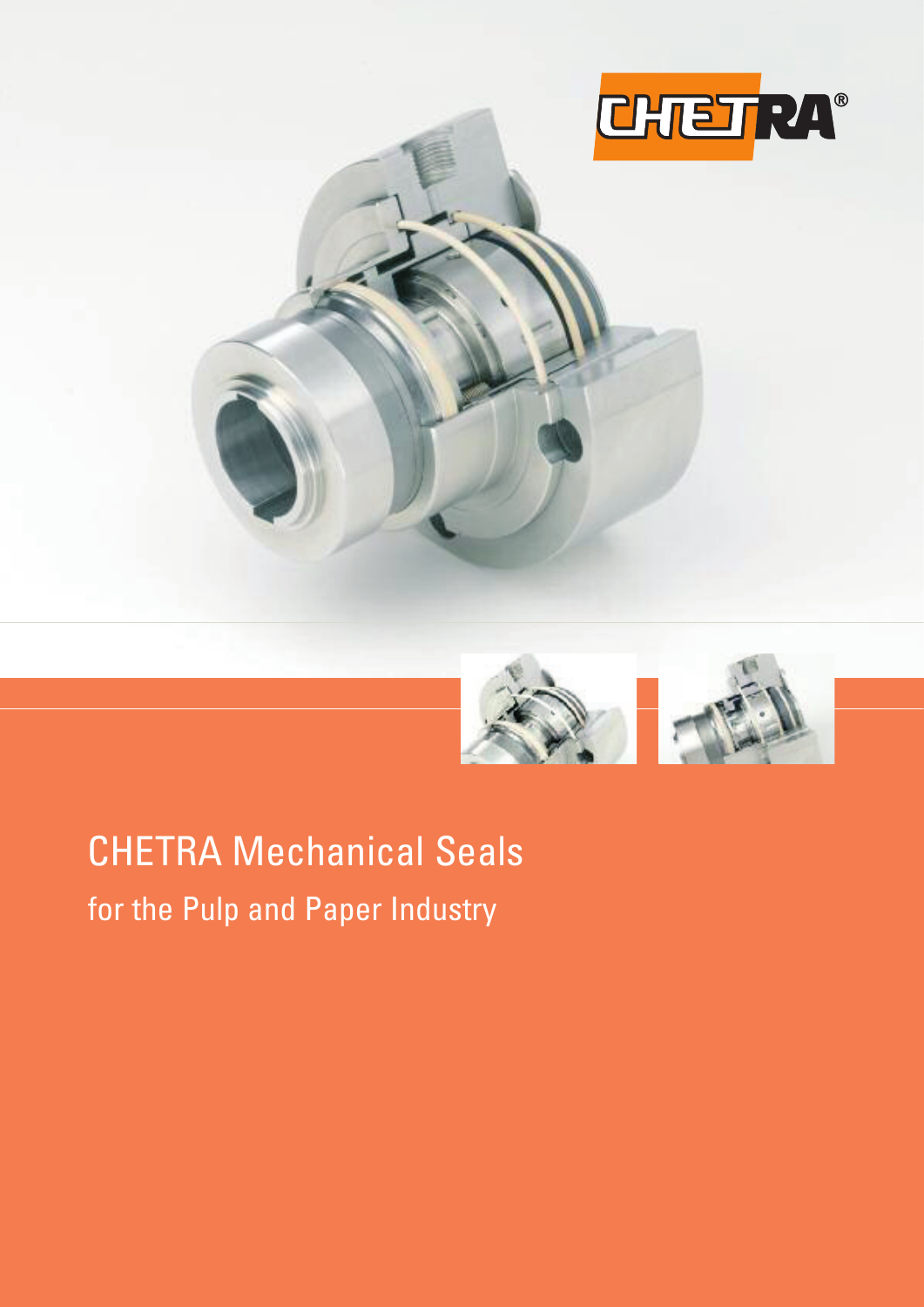**The renewable resource "wood" is used for obtaining the basic material cellulose (pulp) for paper manufacture, in which the environmentally-friendly addition of wastepaper also plays a big part.** The processing in the individual stations, such as the processing of raw materials, stock preparation plant, digestery, bleachery and paper finishing, is carried out by chemical, thermal and mechanical procedures. A substantial number of centrifugal pumps and, to a certain extent, positive-displacement pumps, agitators, refiners and sorters are engaged in this. The basic material "cellulose" as well as the chemical auxiliary agents put high demands on the seal technology of the mechanical seal used – because the media are abrasive, viscous, in part toxic and at high temperatures.

A heightened environmental awareness and appropriate stipulations such as TA-Luft (Clean Air Act), ATEX a.o., combined with economic efficiency, are the prerequisites for the planning, designing and manufacturing of every CHETRA mechanical seal.





**The results are innovative and often custom-made solutions for the specific requirements of pulp and paper factories, based on decades of experience in this area, with sound application-technological experience for the optimum appropriate mechanical seal and the corresponding accessories.**

The CHETRA supply program covers many high-grade standard seals as well as products custom-made for the respective application. Notable features and benefits:

- **»** robust construction with extensive safety reserves.
- **»** protection of sensitive components.
- **»** solid seal rings and stationary seats in self-aligning arrangement.
- **»** stationary design, if applicable.
- **»** special seal face geometry.
- **»** guided circulation flow for optimal heat dissipation.
- **»** design allowing for the high stock consistency.
- **»** mechanical seal design which considerably reduces the need for flushing.
- **»** optimization of material: application of suitable materials which are partly subjected to patented surface finish.
- **»** the calculated use of mechanical seal accessories including fluid flowmeter (SCU units) reduces the amount of water required.

## "Made in Germany" and International Experience

CHETRA is an international specialist for high-quality and high-performance mechanical seals. We offer quality "Made in Germany" with mechanical seals for complex and demanding applications, for renowned customers in the pulp and paper industry.

Our mechanical seals are designed acc. to the relevant DIN and ISO standards (DIN EN 12756, 28136 ff., ISO 3069 a.o.), TÜV regulations, factory standards and local regulations.

Our claim to high quality is reliably underpinned: We have been working acc. to DIN EN ISO 9001: 2008 since 1996 and are certified by DQS/IQ NET.

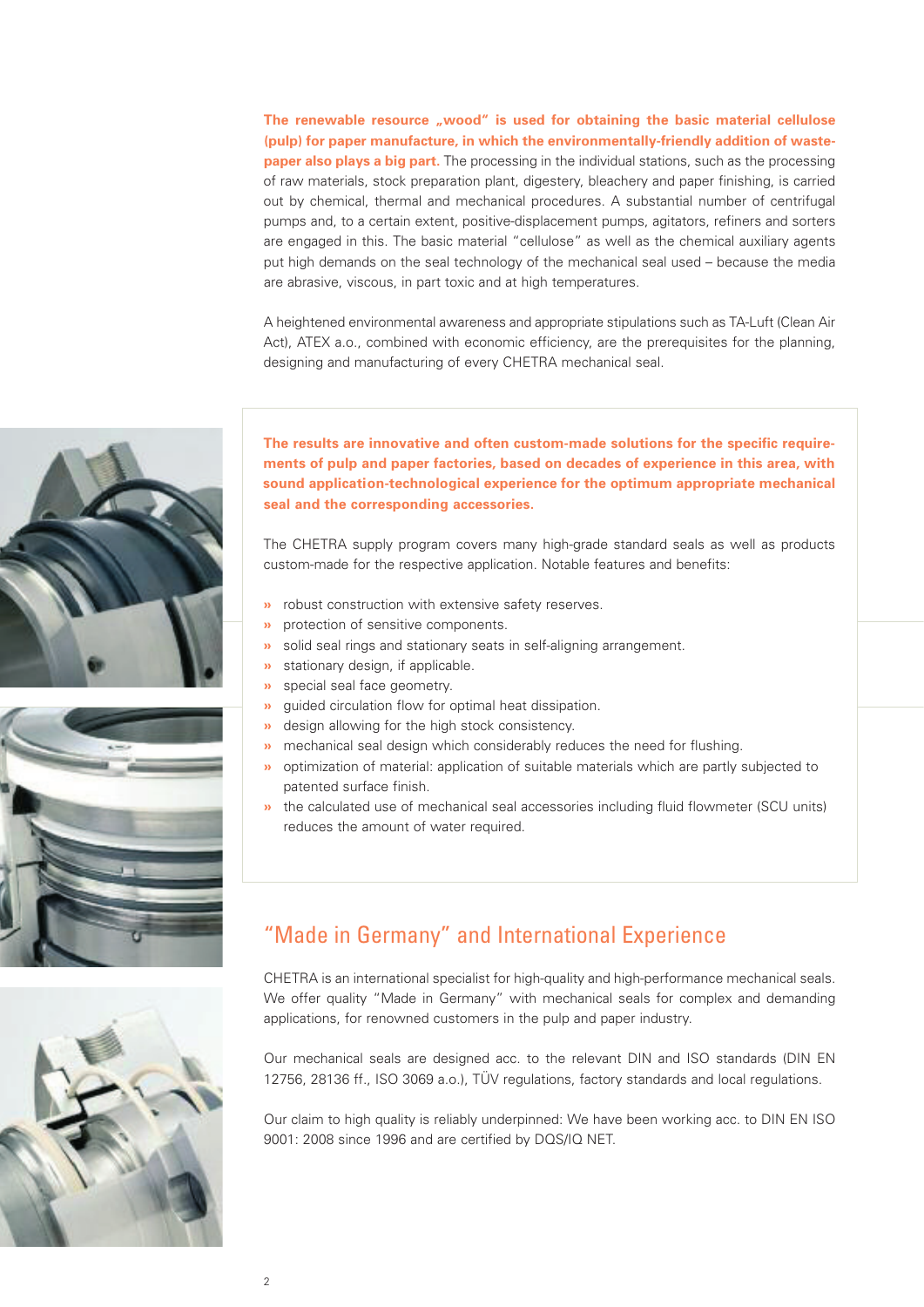



## Example Seals

#### *CHETRA style 208 N*

*With the high-grade CHETRA 208 N, paper and pulp manufacturers have at their disposal a first-class standard mechanical seal acc. to DIN EN 12756 (24960). On the basis of its technical design it also meets the paper industry's requirements, which lie well above those of the ordinary application area of a conventional standard mechanical seal.*

*It is a short design mechanical seal (L1k) in stationary arrangement, independent of direction of rotation and balanced (without stepped shaft). The model is equipped with protected multiple springs and exchangeable components in every necessary combination of materials.*

*The sole use of solid seal rings and stationary seats in "self-aligning" arrangement ensures further technical advantages. Customers profit from a solid standard mechanical seal with long service life; even with difficult media – solids-loaded, higher viscosity up to 3.5 % bone dry (without flushing).*



*Another CHETRA mechanical seal specifically suitable for the technically extremely demanding requirements in the pulp and paper industry is the double-acting model style 821 (version 862). This line of products was designed by CHETRA engineers and targetted the special demands and challenges of this branch of industry.*

*These special demands include e.g. the processing of paper and pulp > 3.5 % bone dry and high density pulp up to 20 % bone dry. Process steps with lyes, glues and latex are accomplished. Especially the latex material has a tendency to "cake together" and thus may block the mechanical seal.*

*CHETRA mech. seal style 821 takes these exceptional constructive and material-specific parameters into account. This mechanical seal meets even the most complicated requirements through its special guided circulation flow, protection of sensitive components, anti-adherent coating of parts in contact with the product and the sturdy design with corresponding cross-sections. Operation: higher barrier fluid pressure and version 862 with regulated auxiliary flushing.*



#### *CHETRA style 807*

*The double-acting mechanical seal style 807 (808 S) is a mechanical seal specifically designed for the requirements of the paper industry. Double pressure-balanced, for operation with higher barrier fluid pressure or pressureless quench, this mechanical seal is applied in media with a high solids content.*

*Typical application areas:*

*paper and pulp > 3.5 % bone dry (without flushing), medium and high-density pulp > 15 % bone dry, calcium carbonate with 20 % solid matter, kaolin, glueing media, lyes etc.*

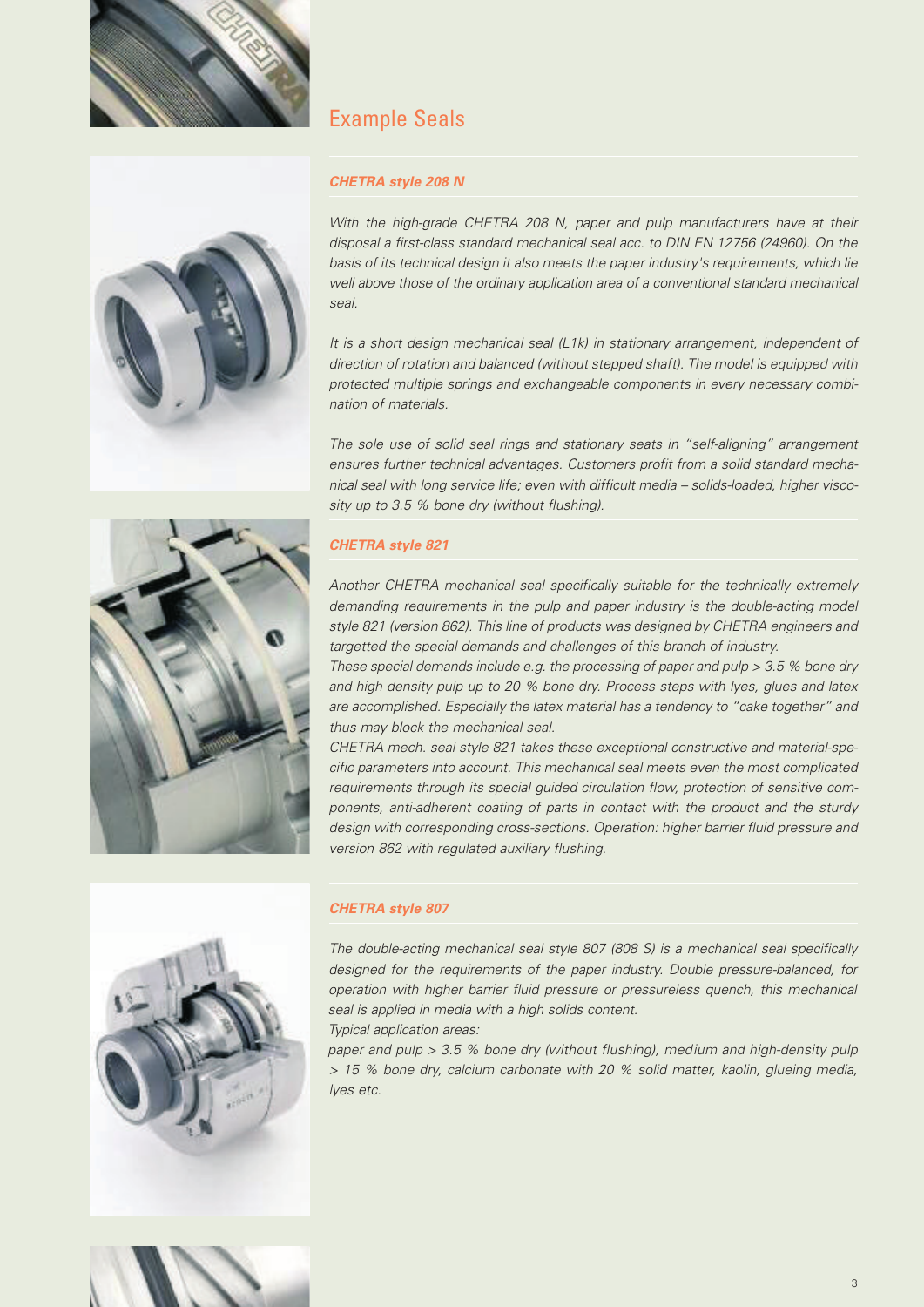

## **Experience**

### Innovative Supply Systems and Accessories

- **» CHETRA individual supply systems and central installations:** An innovative and complete program for the supply of mechanical seals, consisting of **barrier fluid** and **quench fluid vessels**, acc. to EU guidelines and Regulation for Pressure Vessels (PED) incl. API vessels (acc. to ASME standard) and in connection with TA-Luft (= Clean Air Act).
- **» CHETRA vessel accessories:** p/t measuring systems, level switch, manual refill pump, cooling coil, pressure gauge and pressure switch.
- **» CHETRA heat exchanger,** water-cooled or air-cooled.
- **» CHETRA cyclone separator.**
- **» CHETRA pressure transmitter.**
- **» CHETRA loop systems.**
- **» CHETRA central refill systems.**
- **» CHETRA SCU units for control and measurement of flushing water.**

### CHETRA International Services

- **» CHETRA Service Centers** in Europe, in the Middle East and in Asia, as well as on-call service supervisors from the parent company ensure swift implementation of CHETRA mechanical seals, whether new or second-hand.
- **» CHETRA repair and maintenance service:** Analysis of damage, advice for improvement potential, expert and quick overhauling and optimizing of CHETRA seals and competitors' seals, worldwide logistics.
- **» CHETRA maintenance contracts:** Optimized fixed costs contracts and maintenance contracts.
- **» CHETRA spare parts service:** Large volume of spare parts on stock and perfected logistics for the supply of mechanical seals spare parts. Spare parts kits available for all cartridge mechanical seals (all dynamically used parts) as well as individual spare parts acc. to parts' unit.
- **» CHETRA CAS® Computer Aided Seal Selection:** A CHETRA-developed design recommendation for 1000 media, as to the type and materials of the mechanical seal with reference to pressure, temperature and speed, incl. appropriate operation and determination of friction power.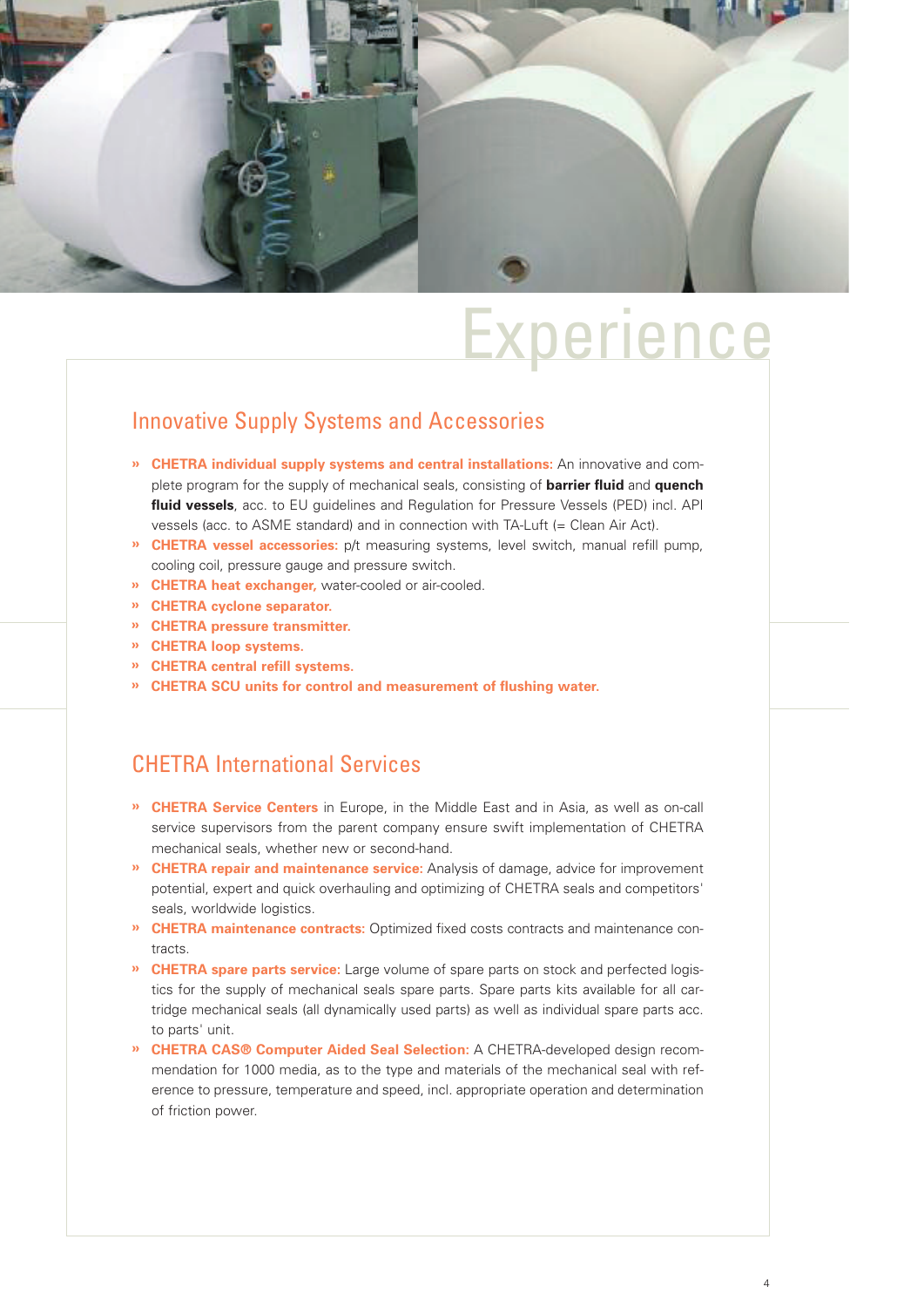

# Solutions

#### **Technology**

#### **Thorough and "leakage-free" sealing of latex mixes**

One of the largest Finnish paper manufacturers had problems with sealing of latex mixes in the kitchen coatings. This specific application in the paper production is one of the most technically demanding, difficult tasks in the seal industry.

Because of excessive leakage with the seals used so far, the most important latex pumps were refitted with CHETRA mechanical seals style 821 with barrier fluid system.

#### **Service Lives of Seals in Pulpers at a New Level**

CHETRA was asked for a solution, because some paper factories, domestic and abroad, had trouble with the service life of seals in pulpers.

Special requirements ensue from heavy shaft deflections, effected by the lateral arrangement and the design-related, rather far distant position of the bearing to the seal. Very often the propeller runs above the level of the material and hits it. The stock consistency is also difficult to cope with, which is often 5 % bone dry and higher.

A stationary seal of CHETRA mechanical seals series 201, designed for these special requirements, met all seal-technically demanding requirements and solved the problems. Service lives of 10 years (!) are achieved.

#### **Standardization and Continuous Improvement**

Sealing technology was put on a new, standardized basis in Austria's largest corrugated board factory. Essentially, all relevant areas of application in the factory use only three CHETRA mechanical seals:

> Style 700 mechanical seal with single metal bellows, up to 2 (2.5) % bone dry.

- > Style 208 N single mechanical seal in stationary design up to 3.5 % bone dry without flushing.
- > Style 807 double mechanical seal, double-balanced, for higher barrier pressure or pressureless quench for operation; bone dry > 3.5 %.

Above and beyond the aforementioned improvements, CHETRA provides the Austrian factory with a continuous improvement process. This means that the seals meant for overhauling or repair are in a continuous process of survey and analysis to consistently guarantee improvements and optimizations for product, operation and background conditions.